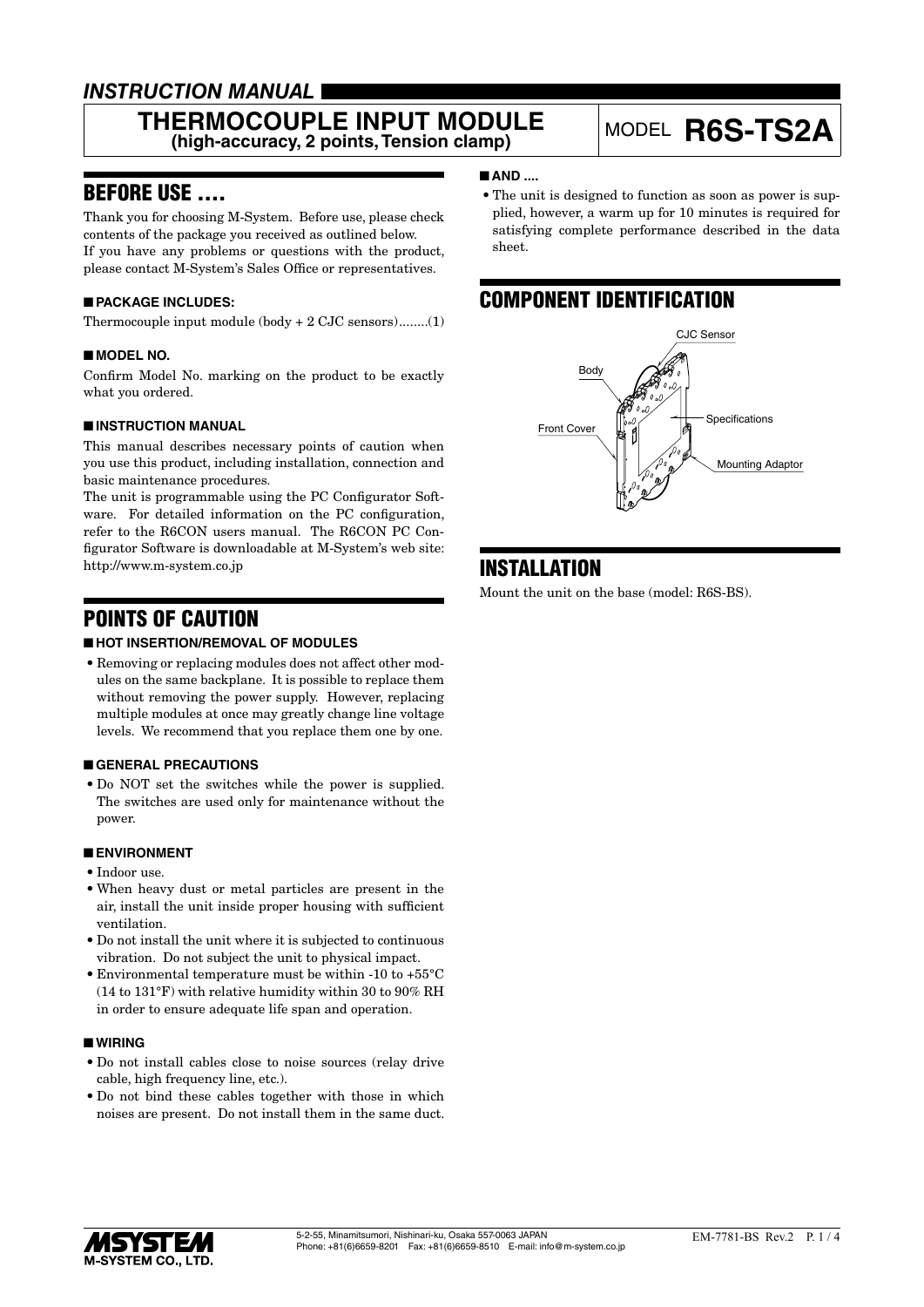# EXTERNAL VIEWS

**• Front View (cover opened) • Side View**

Status LED Power LED





#### ■ **INDICATOR LED**

| ID     | <b>COLOR</b>      | <b>FUNCTION</b>                                        |
|--------|-------------------|--------------------------------------------------------|
| Power  | OFF               | Power supply is off                                    |
|        | Green ON          | Power supply is on.                                    |
| Status | OFF               | Standing by (at the startup)<br>or communication error |
|        | Green ON          | Normal communication                                   |
|        | Green blink       | Configuration mode                                     |
|        | Red ON            | DIP switch error                                       |
|        | Red blink         | Parameter error                                        |
|        | 2 sec. interval   |                                                        |
|        | Red blink         | <b>Burnout</b>                                         |
|        | 0.5 sec. interval |                                                        |

## ■ **MODULE ADDRESS**

Module address is selectable between 0 and 31. Choose 0 or 16 with SW1 for offsetting the address selected with SW2 (0 to F, hexadecimal).

The module's slot position on the base and the module address are not necessarily correlated.

| <b>ADDRESS</b>          | SW <sub>1</sub> | SW <sub>2</sub> | <b>ADDRESS</b> | SW <sub>1</sub> | SW <sub>2</sub> |
|-------------------------|-----------------|-----------------|----------------|-----------------|-----------------|
| 0                       | 0               | 0               | 16             | 16              | 0               |
| 1                       | 0               | 1               | 17             | 16              | 1               |
| 2                       | $\mathbf{0}$    | 2               | 18             | 16              | $\overline{2}$  |
| 3                       | 0               | 3               | 19             | 16              | 3               |
| $\overline{\mathbf{4}}$ | 0               | 4               | 20             | 16              | $\overline{4}$  |
| 5                       | 0               | 5               | 21             | 16              | 5               |
| 6                       | 0               | 6               | 22             | 16              | 6               |
| 7                       | $\mathbf{0}$    | 7               | 23             | 16              | 7               |
| 8                       | $\mathbf{0}$    | 8               | 24             | 16              | 8               |
| 9                       | $\mathbf{0}$    | 9               | 25             | 16              | 9               |
| 10                      | 0               | A               | 26             | 16              | A               |
| 11                      | 0               | B               | 27             | 16              | B               |
| 12                      | 0               | $\mathbf C$     | 28             | 16              | C               |
| 13                      | 0               | D               | 29             | 16              | D               |
| 14                      | 0               | E               | 30             | 16              | Е               |
| 15                      | 0               | F               | 31             | 16              | F               |

#### ■ **OPERATING MODE**

(\*) Factory setting

**• Thermocouple Type**

|                 |   | <b>INPUT1</b>   |   | <b>INPUT 2</b>  |   |   |
|-----------------|---|-----------------|---|-----------------|---|---|
| T/C             |   | SW <sub>3</sub> |   | SW <sub>3</sub> |   |   |
|                 | 1 | 2               | 3 | 4               | 5 | 6 |
| $K(CA)$ $(*)$   |   |                 |   |                 |   |   |
| E(CRC)          |   |                 |   |                 |   |   |
| J(IC)           |   |                 |   |                 |   |   |
| T(CC)           |   |                 |   |                 |   |   |
| B(RH)           |   |                 |   |                 |   |   |
| $\mathbf R$     |   |                 |   |                 |   |   |
| S               |   |                 |   |                 |   |   |
| C (WRe $5-26$ ) |   |                 |   |                 |   |   |

Use PC Configurator Software (model: R6CON) to set N, U, L, P (Platinel II) and PR thermocouples.

 $\blacksquare$  = ON, Blank = OFF

#### **• Burnout**

| <b>BURNOUT</b> | SW3-7                            |
|----------------|----------------------------------|
| Upscale $(*)$  |                                  |
| Downscale      |                                  |
|                | $\blacksquare$ = ON, Blank = OFF |

#### **• Configuration Mode**

| <b>CONFIGURATION MODE</b> | SW3-8                            |
|---------------------------|----------------------------------|
| DIP SW $(*)$              |                                  |
| РC                        |                                  |
|                           | $\blacksquare$ = ON, Blank = OFF |

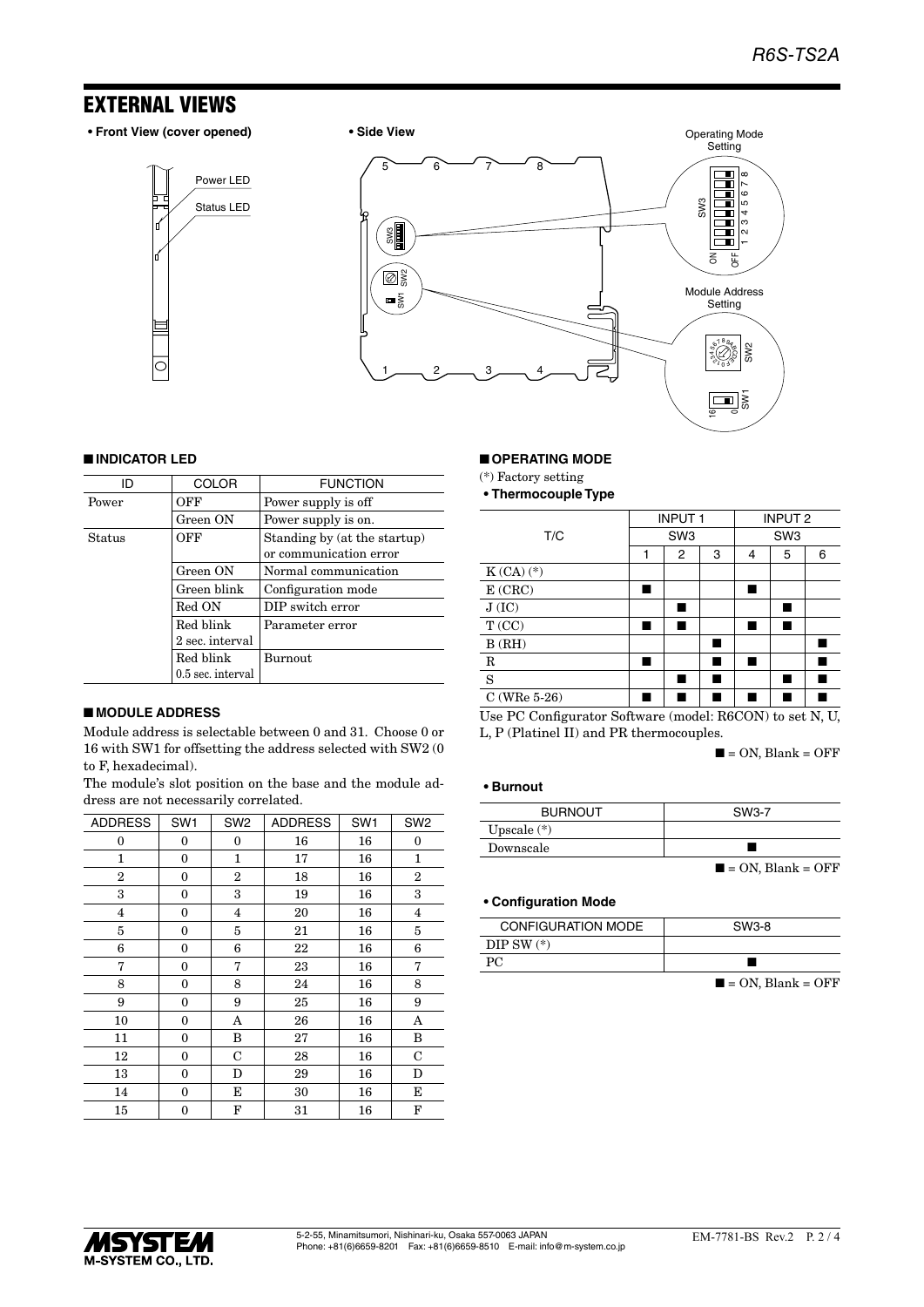# TERMINAL CONNECTIONS

Connect the unit as in the diagram below or refer to the connection diagram on the side of the unit.

### ■ **EXTERNAL DIMENSIONS unit: mm (inch)**



\*Use a minus screwdriver: tip width 3.8 mm max., tip thickness 0.5 to 0.6 mm

#### ■ **CONNECTION DIAGRAM**



#### **• Unused Input Channels**

Close across the unused input terminals as shown below. (Choose K (CA) thermocouple for unused channels.)

| <b>INPUT1</b> |   | <b>INPUT 2</b><br>5 |
|---------------|---|---------------------|
| Short         | з |                     |
| <b>CJC</b>    | 2 | 6                   |
| <b>SENSOR</b> |   | 8                   |

If unused input terminals are not short-circuited, status indicator LED blinks in red (0.5 sec. cycle), and a burnout flag is set in the PLC or the host device.

### ■ **WIRING INSTRUCTIONS**

- • Applicable wire size
- Solid: 0.2 to 2.5 mm<sup>2</sup> (0.55 to 1.75 dia.)
- Stranded: 0.2 to 2.5 mm2 (Tinning wire ends may cause contact failure and therefore is not recommended.)
- Ferruled: 0.2 to 1.5 mm2 (0.55 to 1.35 dia.)
- • Expose wire conductors by 8 mm (0.31").